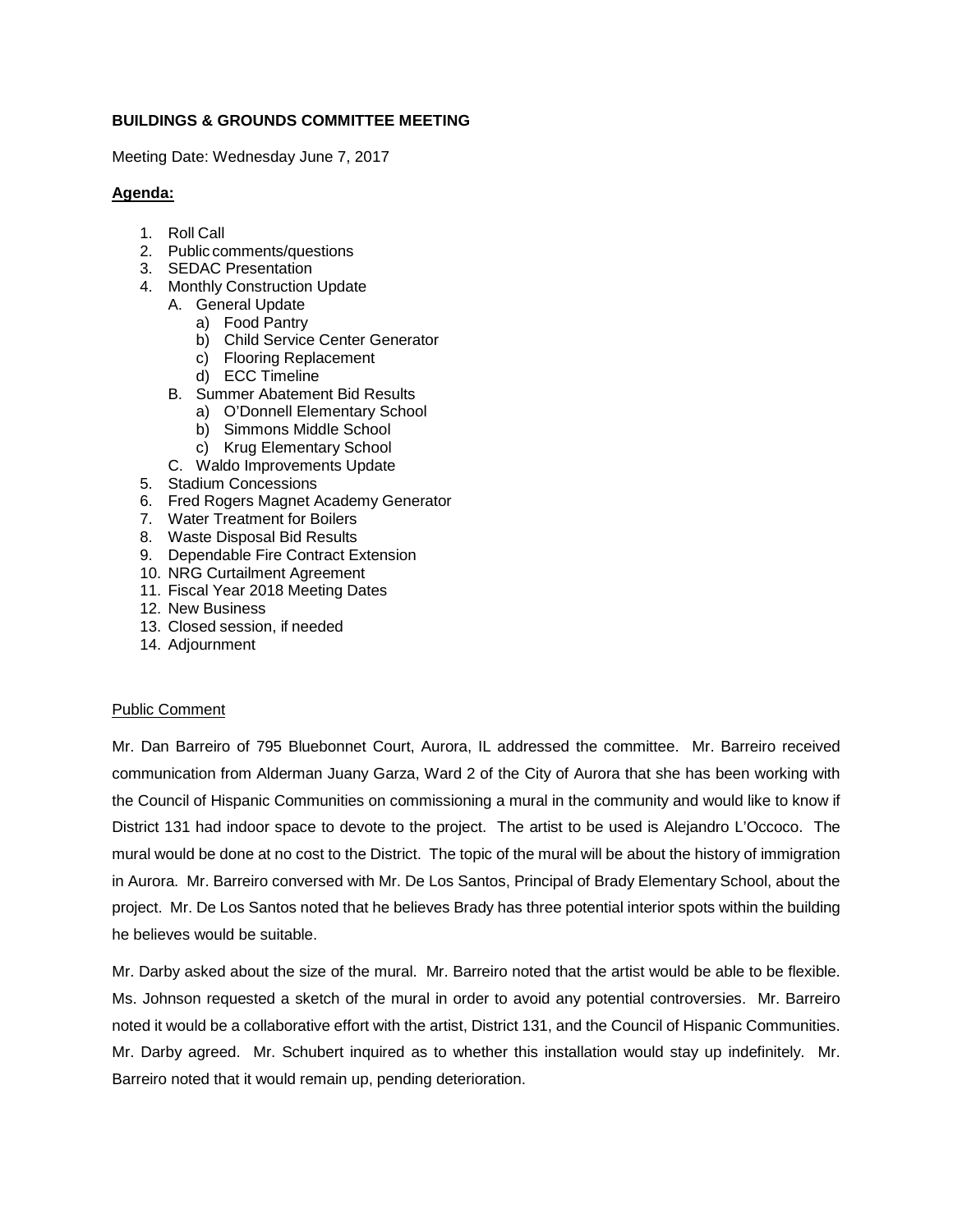### **SEDAC Presentation**

Ms. Margo Schmidt presented the results and status of three grant funded projects from IL Energy Now. The first project provided the District with 1,733 products worth \$46,000 that were installed by our Buildings and Grounds staff. The estimated savings of these installed products is \$31,608 per year.

The second program is a rebate program. Ms. Schmidt noted that with the help of the Buildings and Grounds staff, she reviewed fourteen projects since summer of 2016 and found two projects that qualified for the rebate. The rebate we will receive is \$10,575. There will also be opportunity for future projects to qualify for this program.

Ms. Johnson asked why there wasn't more in rebates considering the amount of work that has been done. Mr. Craig Welter stated it was likely the installation of other items, such as the boiler, was not done within the installation deadlines. He stated he will work with Ms. Schmidt in the future and have regular meetings with her and Mr. Ken Waltz in order to take advantage of these opportunities. Mr. Welter also noted that sometimes the cost of the more efficient products was not worth the benefit that it provided. Ms. Johnson asked about the Little Theater project. Mr. Welter stated the issue with that project was billings for the project were imbedded within a larger project and it information needed for the grant was not available. Ms. Schmidt noted that of the fourteen projects reviewed, six were under the umbrella of Cordogan & Clark.

The third project was the SEDAC grant which paid for energy assessments for ten buildings, which is the maximum amount we could receive the first round. The assessments of the selected elementary schools has been completed. Based on the results, the following recommendations were presented. First, implement the free projects by the end of September. These projects relate to setting our building systems to accommodate unoccupied times. Second, the grant department will request products that can be installed by our own staff this fall. These products include signs and sensors. Third is to review the upcoming mechanical projects and adjust them to the report's recommendations in order to qualify them for rebate. Fourth, Ms. Schmidt will request another 10 buildings for assessment with the next grant cycle. Lastly, Ms. Schmidt suggested the development of an energy sub-committee to review the results in further detail and develop a District energy plan.

Ms. Johnson stated she would like to review an incentive program that is being used by community colleges where an external company purchases products, such as windows, and installs them. The products are owned by them and the savings we receive are split 50/50 with them.

Ms. Johnson asked about the timing for the recommendations. Mr. Waltz stated he believes they could be implemented relatively quickly.

#### Construction Update

Phase 2: The turf is going down and the scoreboard has been installed other than the signage. Lights have been installed and they are programmable. The stadium should be turned over to the District by July 4. Mr.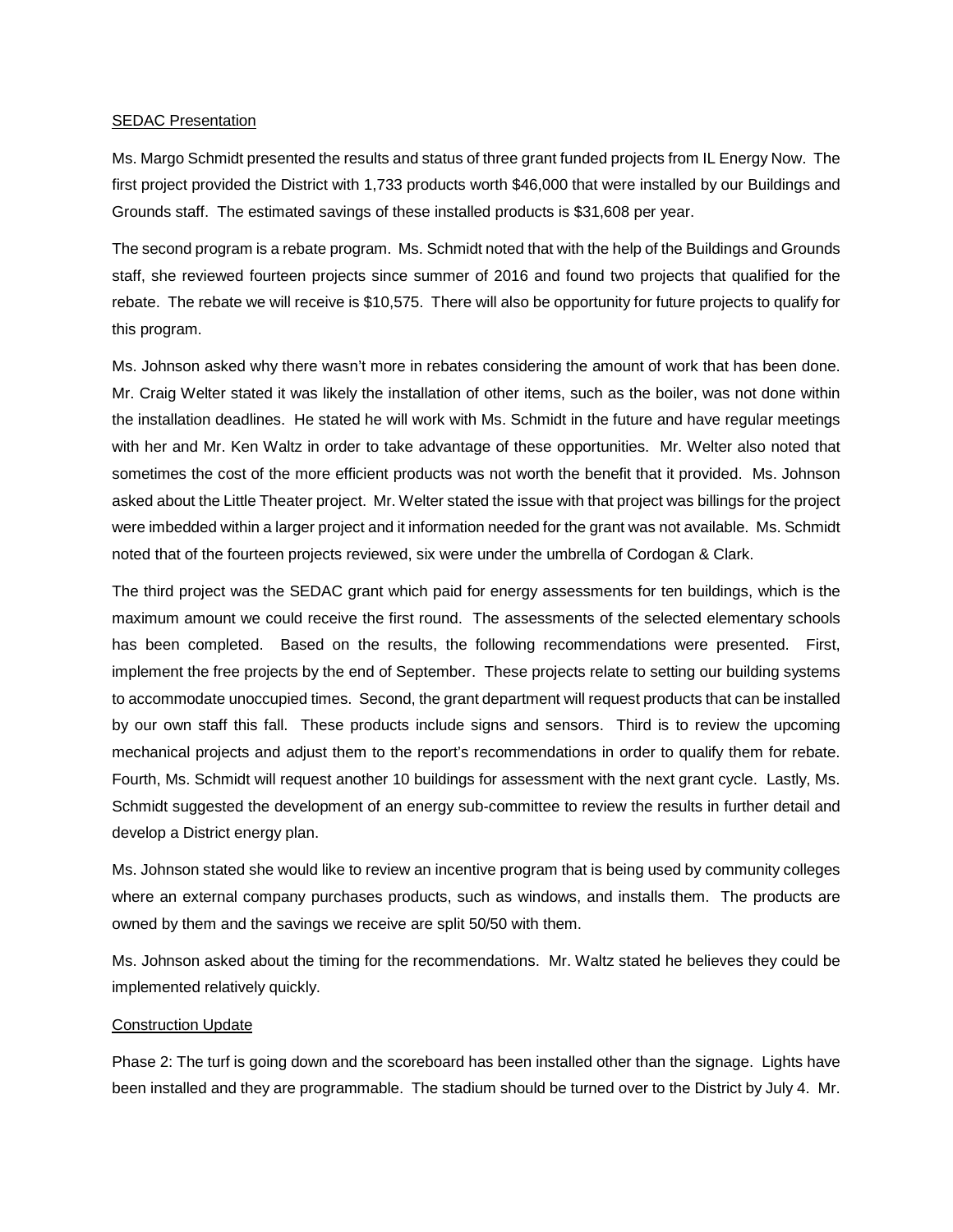Darby asked if the lights can turned off/on without the full program. Mr. Rick Krischel noted that there is an override. Mr. Schubert asked about the neighbors. Mr. Welter said they are preset to point directly at the field and should not be any more of a nuisance to the neighbors that the previous ones.

Phase 3: The Fine Arts Wing and Front Entry are ahead of schedule and should be completed in December. The addition will be turned over by the end of July. Ms. Johnson asked if those rooms were science rooms. Mr. Welter said that it's English and Foreign Language. He noted the original thought was that there would be science rooms. However, during early planning discussions with the department heads and principal, the high school wanted to have complete departments within the school so all types of classrooms would be together and not spread throughout the campus. The Science rooms are included in Phase 6 and planning for that renovation begins this fall.

Phase 4: The Kitchen addition will have the concrete poured this week. Mr. Darby asked about plumbing. Mr. Krischel noted the rough in was completed. Demolition of the cafeteria and library begins June 8.

Phase 5: The demolition has begun and those contractors are working two shifts.

Mr. Welter noted that they met with Mr. Walt Doughty, Assistant Director of Transportation this week to go through the bus flow.

Mr. Krischel noted only one trade went on strike and is expected to come to an agreement next week. The delay should have no significant impact on the work being done and no delays as a result of the strike are anticipated.

## Food Pantry

Mr. Welter presented the plans for the expanded food pantry. Due to the transition to pre-plated meals, the District can expand the food pantry in the high school. This will be run by the Marie Wilkinson Food Pantry in Aurora. The pantry will be open on Saturdays. Plans also include secure doors to limit building access. Ms. Johnson said this type of partnership will have to be approved by the full board. Mr. Schubert asked about the loading docks and the rails to prevent someone from falling. Mr. Krischel noted they will install OSHA height rails which should prevent a child from accidentally falling.

## CSC Building Generator and Flooring Replacement

Mr. Welter noted there was a pre-bid meeting today for both projects and bids would be open on June 14th. He noted the need to have this approved at the June 19<sup>th</sup> Board Meeting and that the estimate for the projects should be \$50,000 each.

## ECC Expansion Timeline

Mr. Welter gave an update on the expansion of the ECC. He noted it is scheduled to be completed on August 28, 2017. Mr. Krischel noted this is an aggressive timeline and will have to go through the City of Aurora for an occupancy permit instead of through the ROE since this is a leased site. This could potentially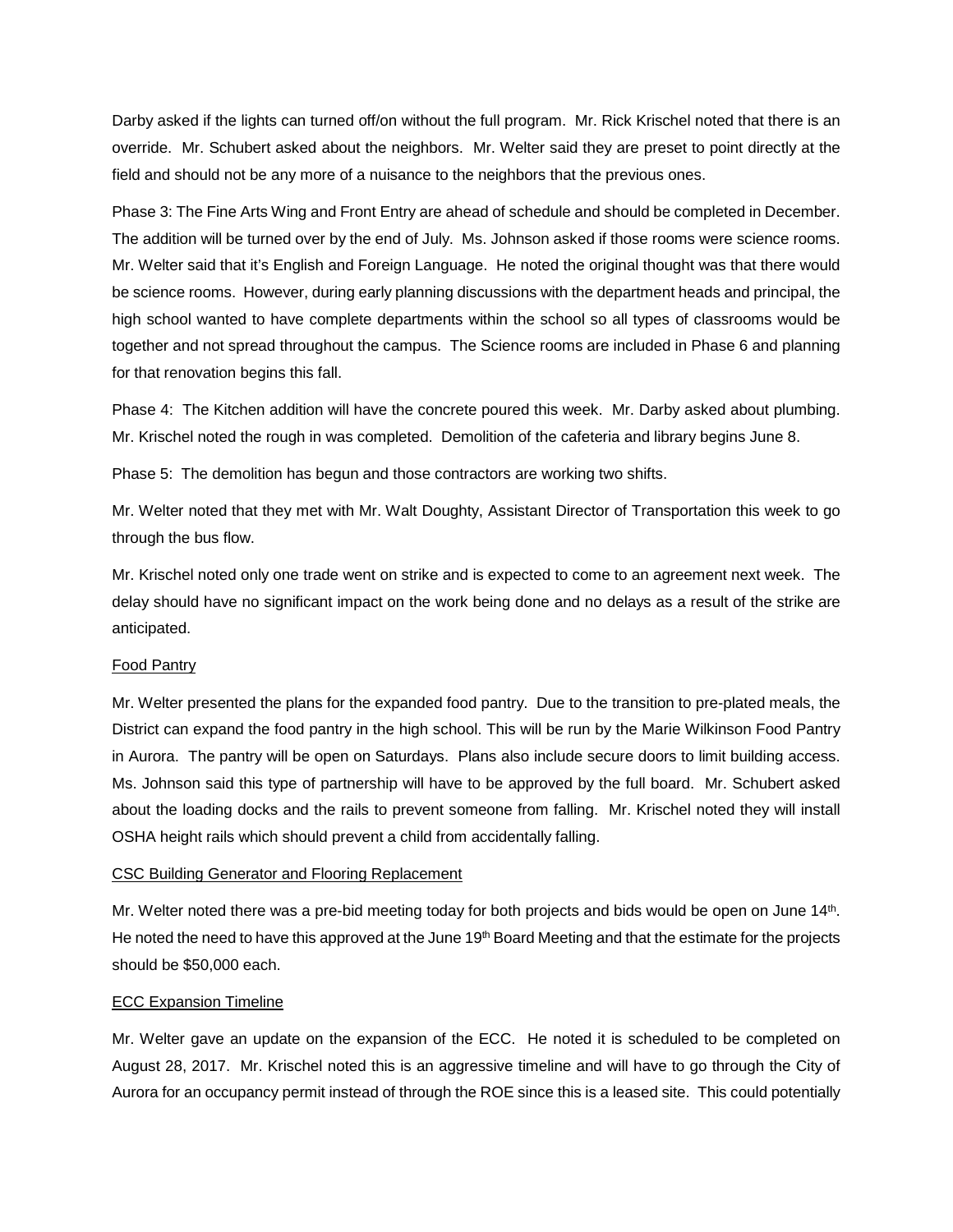cause delays.

#### Summer Abatement Bids

Mr. Welter went through the summer abatement bid results for O'Donnell, Simmons, and Krug. Overall, the bids came in lower than anticipated. Mr. Schubert asked if we were doing the expanded room for O'Donnell. Ms. Shields noted that O'Donnell would have the two classrooms and main office abated as well as the carpet and adhesive removal of the adjoining spaces. Mr. Welter asked the committee permission to inform the recommended contractors of their intent to award the bids so they could start ordering materials and applying for permits in order to get a jump-start on performing the work. The committee agreed that was acceptable.

#### Waldo Improvement Update

Mr. Welter presented the update on the Waldo projects. He noted all exterior needs, other than windows, would be met over the summer. He stressed the importance of fixing the exterior prior to the interior in order to prevent additional damage. There are three rooms with significantly damaged plaster. Those 3 areas will be done this summer. Mr. Welter noted that those areas individually should be under \$25,000 each and thus they would be able to obtain quotes on each individual project and not go out for bid. The committee agreed.

Mr. Welter discussed painting the rooms. Due to there being peeling paint and multiple layers of paint, professional will need to remove the paint and then redo it properly. Tentative communications with painters have indicated that this would likely be two months per floor to complete which would push the project back to next year. Ms. Johnson would still like to see some quotes for the classrooms. Mr. Welter agreed and noted that we could potentially do some work over winter break.

Mr. Welter noted that all summer projects are kicking off now that school is out. He will be meeting with the Buildings and Grounds department to begin discussions on next year's work. Ms. Johnson noted we have a large need for painting throughout the District. Mr. Waltz noted we have all painting crews hired and the painting list developed. Ms. Johnson noted she's been seeing a large amount of weeds. Mr. Waltz noted that spraying was done at the High School and the rest of the schools were to begin this week. Mr. Schubert asked if the spraying at the high school was done while students were in attendance. Mr. Waltz stated that it was not; it was done during a break.

#### Stadium Concessions

Ms. Johnson noted that she has concerned with the Sports Boosters being held accountable for their fundraising and disbursements. She is proposing Mr. Nestor Garcia should check into giving the clubs at the high school the opportunity to sell concessions at the events and obtain the revenues. Mr. Prombo noted that since the Boosters are a separate not-for-profit entity, we can request financial statements, but we have no authority to hold them accountable. Mr. Darby noted the Boosters did pay for picnics and asked if we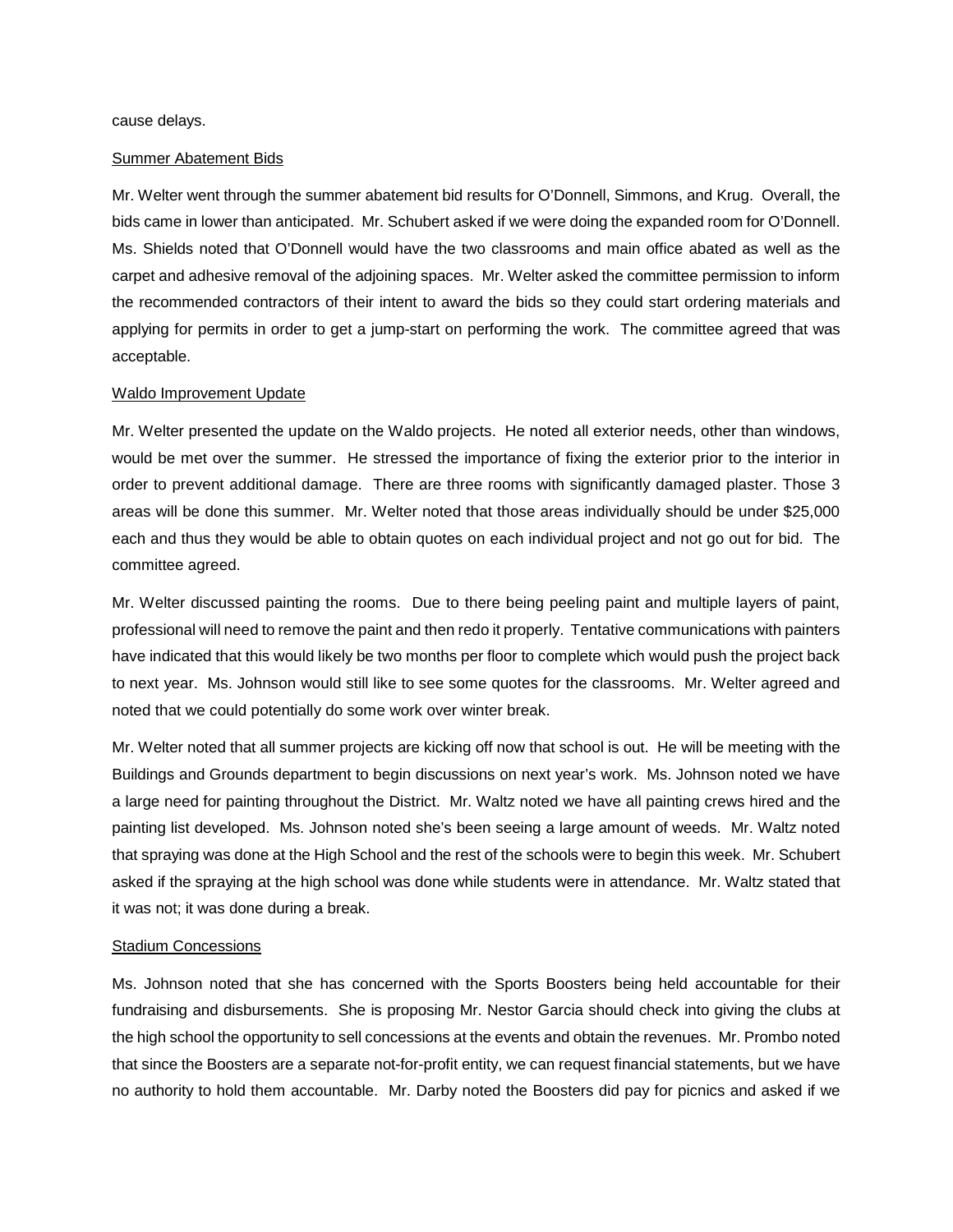could follow up and request the Sports Booster's financial statements. Ms. Johnson noted she believes the group is too small to handle every even and therefore we are losing a significant amount of money. Mr. Darby noted he believes this is a communication issue. Mr. Darby and Ms. Johnson agreed that Mr. Garcia should put together a master schedule of events where concession coverage would be needed in order to see if a consensus on coverage could be reached. Mr. Prombo agreed to speak with Mr. Garcia about the project.

# Fred Rogers Magnet Academy Generator

Mr. Waltz did a site visit and noted there was a significant amount of damage cause by squirrels. Quotes to repair the generator were around \$30,000. Ms. Johnson asked about the need for a generator. Mr. Welter noted it came with the building. Mr. Darby noted he doesn't really believe we need a generator at that site and we should not spend the money to fix it. Mr. Schubert asked if we could simply enclose it. Mr. Waltz stated he would obtain quotes for enclosure and also for removal. Mr. Welter noted that we should check to see if the emergency egress signs are tied to the generator.

## Water Treatment for Boilers

Mr. Waltz noted there is currently no treatment for the steam system and he will be putting together bid specifications for this treatment. Mr. Darby noted this was a definite need. Mr. Waltz warned the committee that this treatment could reveal leaks in the system that would need additional repairs. The committee understood and agree this is still a need in order to keep the boilers in good condition.

## Waste Disposal Bid Results

Mr. Prombo noted we put out the waste disposal for bid and the lowest result yielded a \$20,000 increase to the district. As a result, we rejected all of the bids and are rebidding the contract. The committee agreed this was the best option.

# Dependable Fire Contract Extension

Mr. Prombo noted we have an option to extend one more year per our previous bid and that he recommends us doing so as there was no price increase. This bid can be complicated and we have had no issues with the service we've received. The committee agreed.

## NRG Curtailment Agreement

Mr. Waltz present this agreement that was a demand response program and could curtail energy usage. Mr. Waltz noted that while we have missed the initial deadline this year, the program has agreed to let us set it aside this year and receive a payment of \$5,000 and then resume the full program for FY19.

## Fiscal Year Meeting Dates

Mr. Darby noted that since the first full board meeting of the year had been switched to July 5, the committee meeting should also be switched to July 5<sup>th</sup>.